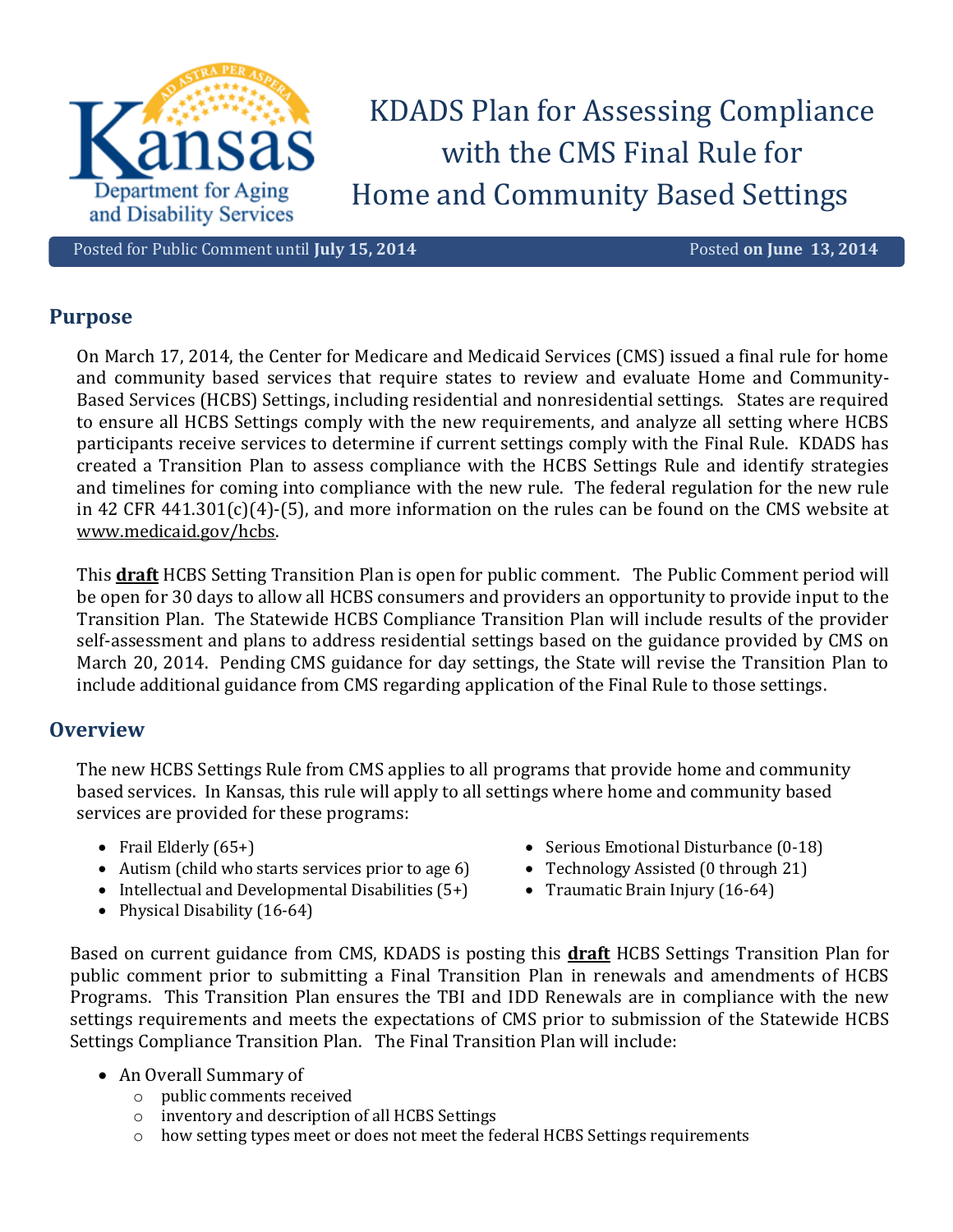- An Assessment Plan
	- o To complete assessments for HCBS Settings
	- o To identify areas of non-compliance that need to be addressed
	- o To identify the number of individuals affected by the HCBS Settings Rule
- A Compliance Plan
	- o To ensure the health and safety of participants who reside in locations that need to meet corrective action requirements for the setting to come into compliance during the State's specified transition timeline
	- o To move individuals to compliant settings, if necessary
- A Public Engagement Plan
	- o To Develop/Revise Transition Plan
	- o To provide forums for public comment periods and summarize responses
	- o To notify affected individuals about the impact of the HCBS Settings Rule and related changes
	- o To assist in developing transition plans elements

# **Transition Plan**

In April, the Kansas Department for Aging and Disability Services (KDADS), Medicaid operating agency, and the Kansas Department of Health and Environment (KDHE), single State Medicaid agency, identified settings that should be reviewed for compliance with the HCBS Final Rule related to home and community based settings. A Summary of HCBS Setting Assessment Requirements are available on the KDADS website at [www.kdads.ks.gov.](http://www.kdads.ks.gov/) 

Over the first six months of the Transition Plan, KDADS will conduct provider assessments and develop a compliance summary from each provider type and identify areas of non-compliance for further review. This assessment will provide the basis for identifying, settings in compliance with the rule, settings requiring heightened scrutiny, and settings no longer qualifying for HCBS. The provider types and licensing structure are available in the KDADS Provider Assessment of HCBS Settings are available on the KDADS website at [www.kdads.ks.gov.](http://www.kdads.ks.gov/) 

## *Assessment Plan*

KDADS will assess all provider setting types to identify the scope of compliance and measure the impact on individual HCBS participants within 180 days of approval of the Transition Plan. The assessment will identify non-compliant settings and barriers to achieving compliance that require additional time to address. The assessment will also identify settings which are deemed ineligible by the new rule for which relocation of HCBS beneficiaries will be required. Kansas will use selfassessments, attestations, policy and record review, beneficiary and provider interviews, observations, and other tools to determine compliance with respect to the new rule

- Non-residential settings will be reassessed if additional guidance from CMS warrants more information to determine compliance with the new rule. Non-residential settings will be assessed pending CMS additional guidance and within 90 days of approval of the Transition Plan.
- Quality Management Specialists, Health Facility Surveyors, and managed care coordinators will assist the State in identifying compliance related issues through normally occurring interactions, and targeted reviews when heightened scrutiny is determined appropriate or when settings are determined likely ineligible for HCBS. Additional protocols will be added to existing quality review materials as part of ongoing compliance and quality assurance.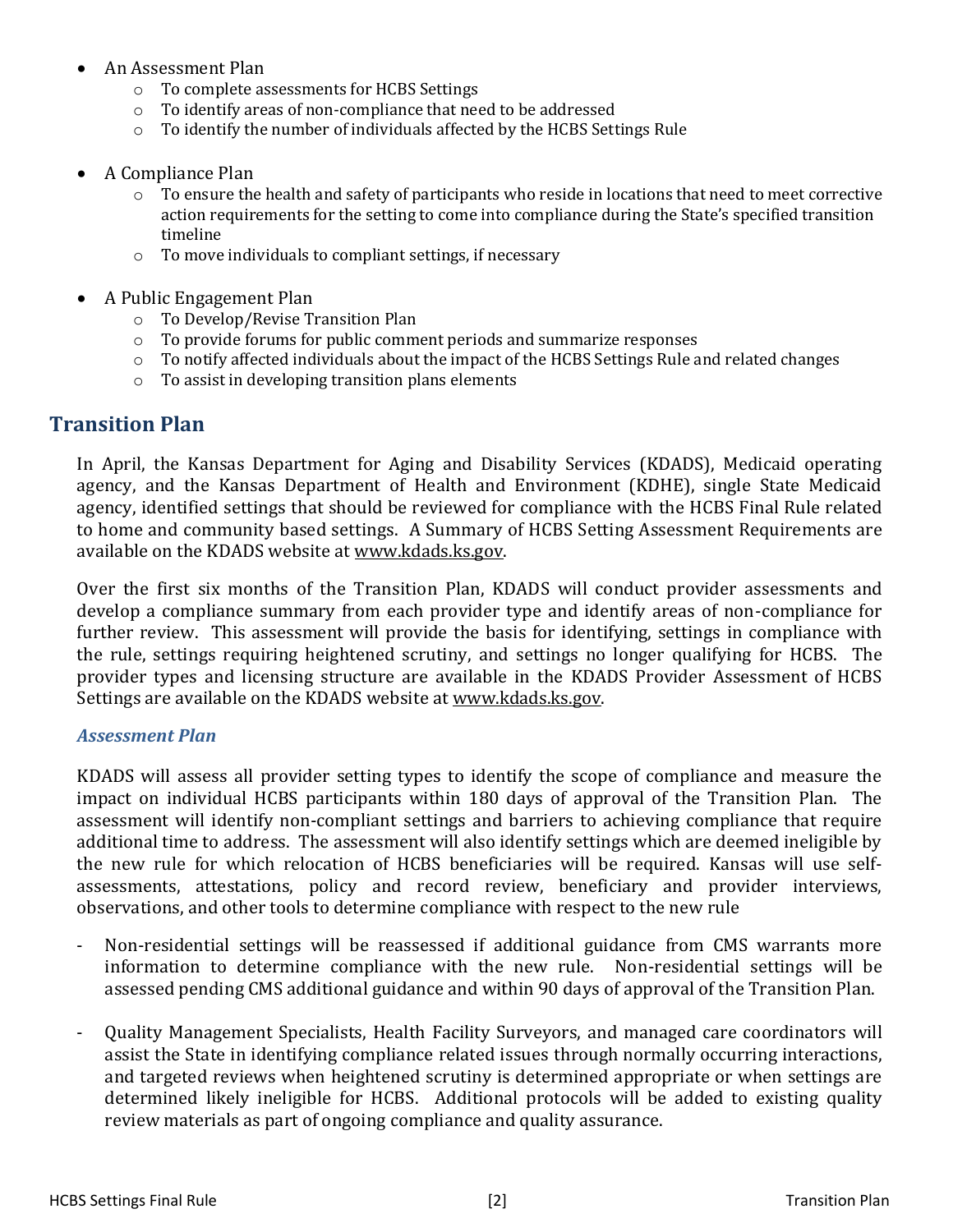- HCBS settings will be provided the results of the assessment. Non-compliant settings will be asked to participate in Focus Groups following the completion of statewide assessment period. The Focus Groups will identify areas and reasons of non-compliance and additional guidelines and benchmarks for compliance with the Final Rule to ensure compliance of all HCBS settings. HCBS settings will be required to submit a plan of correction to address any identified areas of noncompliance which will be reviewed and accepted or rejected by the state.

During the next 12 months, the State will review existing policies, regulations and statutes to identify barriers to compliance or conflicting information that hinders compliance. State law changes will be initiated to ensure compliance with the HCBS Settings Rule and other elements of the CMS Final Rule, if appropriate.

# *Compliance Plan*

Within 12 months of approval of the Transition Plan, the State will notify all HCBS settings and providers of their compliance with the new Final Rule. All settings that are currently in compliance will be identified and shared publically with MCOs, stakeholders and consumers. HCBS settings that need additional time to come into compliance will be notified of non-compliance areas, timelines for compliance, and benchmarks to achieving compliance within the shortest timeframe possible.

- HCBS participants over 65 who currently reside in a setting that is no longer determined eligible to provide HCBS services under the New Rule will be grandfathered in their current setting as HCBS eligible during the 5 years after the approval of the Transition Plan if their individual conditions indicate moving from the current setting would reasonably pose a risk to their physical or psychosocial well-being, or would otherwise result in unnecessary nursing home admissions. Such settings will be prohibited from accepting new HCBS participants unless compliance with the new rule can be achieved.
- Settings that have regulatory or statutory limitations will be notified of the process, plan and timeline to complete changes to regulation and state law to comply with the new Final Rule. This process may take up to two years to complete. Compliance steps will be required for the parts of the Final Rule that are not affected by regulatory or statutory limitations. Individuals and providers will be notified of the process, plan and timeline for all settings to come into compliance.
- The State will update all provider manuals, consumer handbooks, and guides to incorporate the Final Rule requirements within 90 days of completion of the Assessment and Compliance Review activities. Ongoing updates will be made as settings become compliant with the new rule or regulation and statutes are changed. Non-compliant settings will be monitored by the quality assurance and program integrity group during the transition plan. Failure to comply by the established deadlines could result in a final determination that the setting is non-compliant, and the transition plan for individuals will be implemented.
- For settings that are not compliant with new Final Rule, the State will ensure appropriate transitions by working with stakeholders and community partners. Additional Stakeholder input will be required to develop a comprehensive plan for transition. However, all HCBS participants will be afforded education and information about their rights and responsibilities prior to a transition from a non-compliant setting to a compliant setting. The State will establish a transition policy for relocation or transition to compliant settings after public input and comment that will address the process for transition, ensure choice is provided, and identify timeframes for appropriate transition.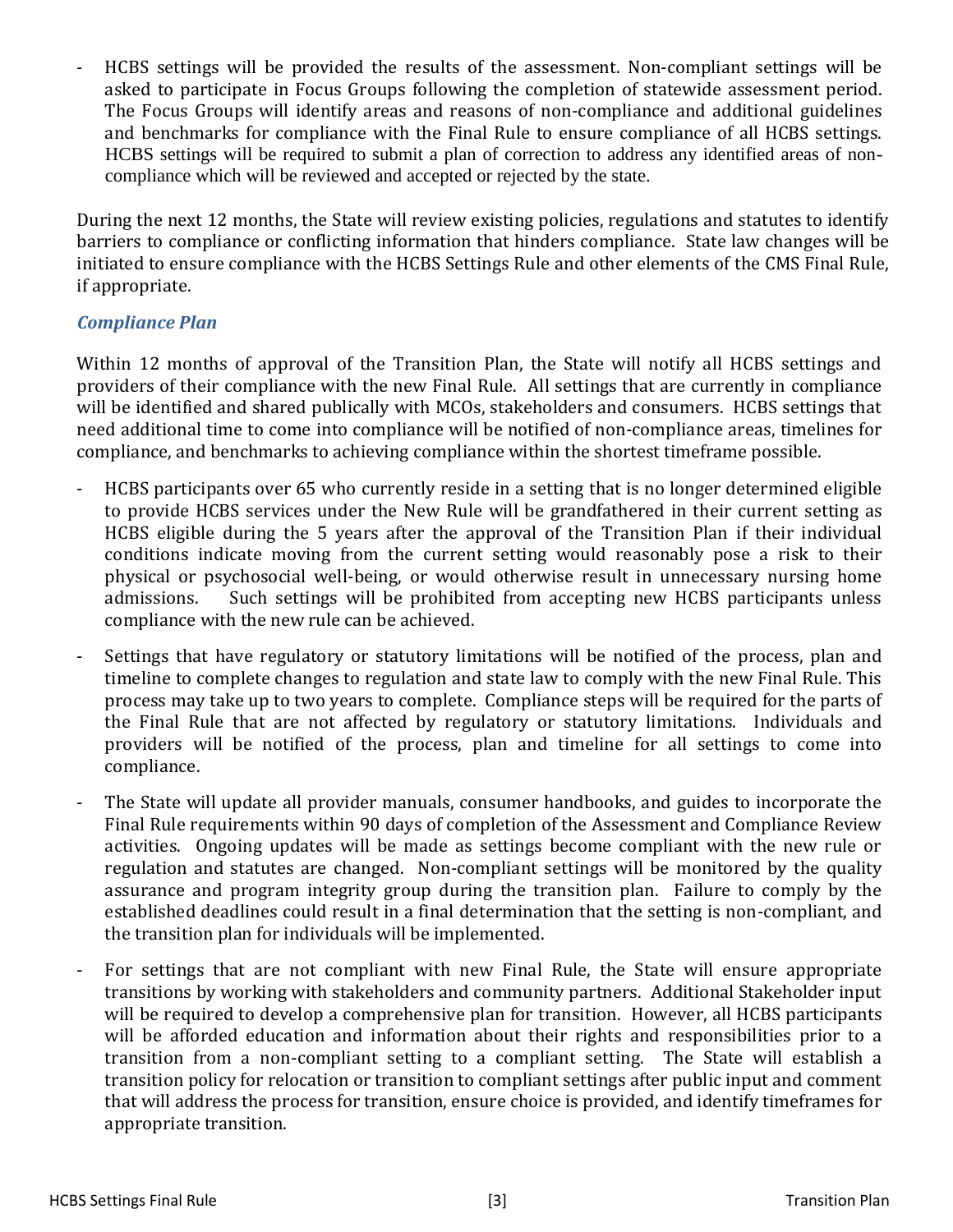# *Public Engagement Plan*

*Draft Transition Plan Public Input Process*

| <b>Public Input Process</b>                              | <b>Start Date</b> | <b>End Date</b> |
|----------------------------------------------------------|-------------------|-----------------|
| Online Provider Self-Assessment Survey                   | May $20th$        | June $15th$     |
| <b>Public Information Sessions</b>                       | February          | July            |
| <b>HCB Setting Transition Plan Public Comment Period</b> | June 12           | July $12$       |

Participants and stakeholders will be provided opportunity for public input and comment at multiple venues. Tribal notice of the renewal was sent on January 31, 2014. Additionally, public notice regarding the final rule will be shared with HCBS participants/ family members, providers and other stakeholders during the months of February through April at the following forums:

| <b>Month</b> | <b>Description</b>                                                                                                                                                                                                                                                 | <b>Date</b>                                                                                          |
|--------------|--------------------------------------------------------------------------------------------------------------------------------------------------------------------------------------------------------------------------------------------------------------------|------------------------------------------------------------------------------------------------------|
| February     | • Lunch and Learn IDD Provider Calls<br>• Lunch and Learn IDD Consumer Calls<br>• HCBS Provider Forum                                                                                                                                                              | Mon/Fri - 11-12 pm<br>Wed - 12 to 1 pm<br>3rd Tuesday of month                                       |
| March        | • Lunch and Learn IDD Provider Calls<br>• Lunch and Learn IDD Consumer Calls<br>• HCBS Provider Forum                                                                                                                                                              | Mon/Fri - 11-12 pm<br>Wed - 12 to 1 pm<br>3rd Tuesday of month                                       |
| April        | • Lunch and Learn IDD Provider Calls<br>• Lunch and Learn IDD Consumer Calls<br>• HCBS Provider Forum<br>• Regional Public HCBS Information Sessions (450+ attendees)<br>• LTC Round Table Forum (200 + attendees)                                                 | Mon/Fri - 11-12 pm<br>Wed - 12 to 1 pm<br>3rd Tuesday of month<br>April 23rd<br>April 24 - 30th      |
| May          | • Lunch and Learn HCBS Provider Calls<br>• Lunch and Learn HCBS Consumer Calls (every other week)<br>• HCBS Provider Forum<br>• Public Notice of HCB Setting Transition Plans                                                                                      | Mon - 11-12 pm<br>Wed - 12 to 1 pm<br>3rd Tuesday of month<br>May 1, 2014                            |
| June         | • Lunch and Learn HCBS Provider Calls<br>• Lunch and Learn HCBS Consumer Calls (every other week)<br>• HCBS Provider Forum<br>• Final Rule Information posted online - PowerPoint/Audio<br>• Public Comment Public Comment sessions (dates on<br>www.kdads.ks.gov) | Mon - 11-12 pm<br>Wed - 12 to 1 pm<br>3rd Tuesday of month<br>June 5 <sup>th</sup><br>June 16 - 19th |
| July         | • Lunch and Learn HCBS Provider Calls<br>• Lunch and Learn HCBS Consumer Calls (every other week)<br>• HCBS Provider Forum<br>• Summary of Public Comments posted online<br>• Transition Plan submitted to CMS for review and approval                             | Mon - 11-12 pm<br>Wed - 12 to 1 pm<br>3rd Tuesday of month<br>July 15th<br>July $31st$               |

The draft Transition Plan is available online on the KDADS website for individuals, providers and stakeholders to review. It can be found on the KDADS website at [www.kdads.ks.gov](http://www.kdads.ks.gov/)

A summary of public comments and frequently asked questions will be available online and upon request.